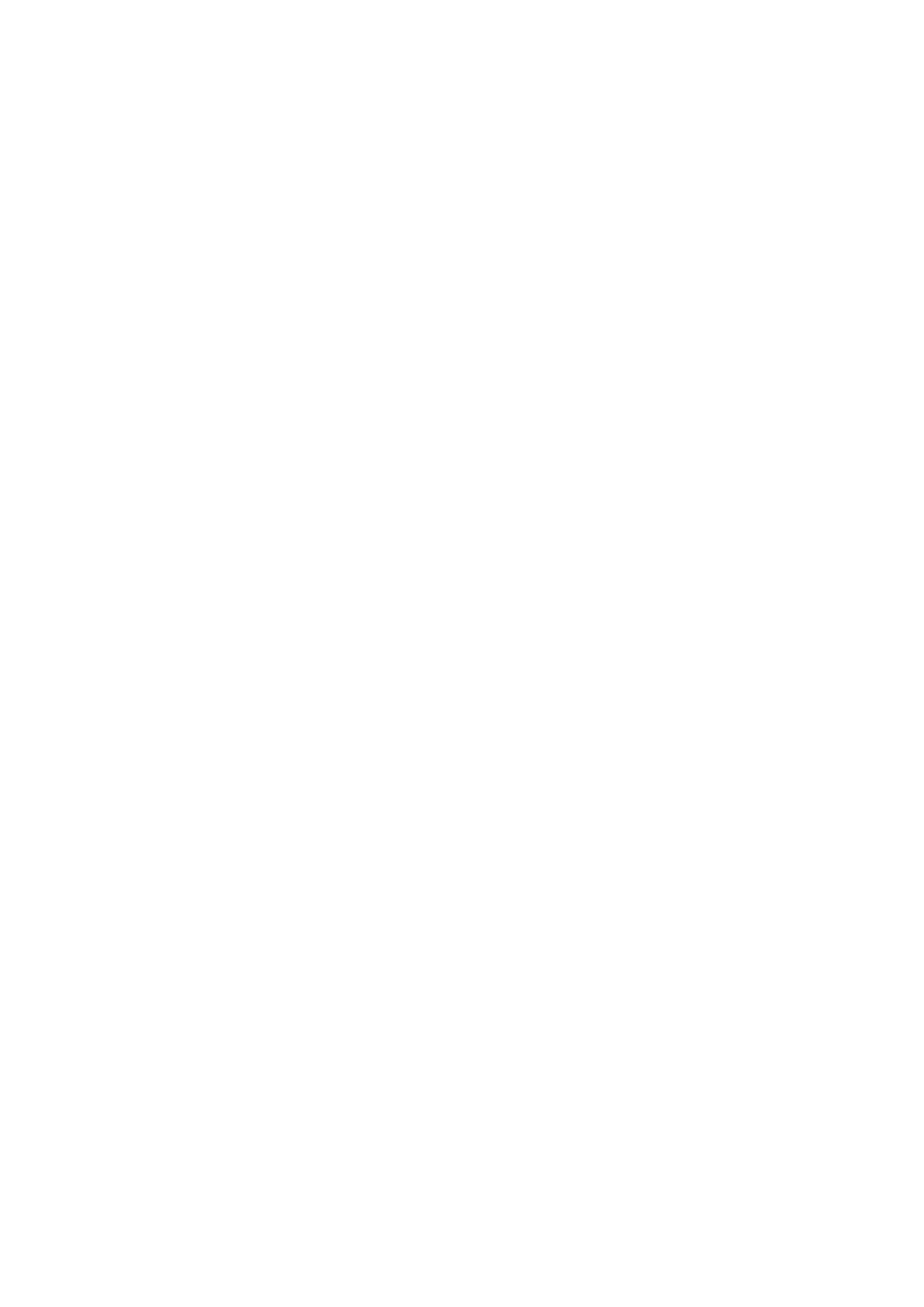目次

| 2               |                                    |  |
|-----------------|------------------------------------|--|
| 3               |                                    |  |
| $4\overline{ }$ |                                    |  |
| $5^{\circ}$     |                                    |  |
|                 |                                    |  |
|                 |                                    |  |
|                 |                                    |  |
|                 | 附录 B (资料性附录) 著者-出版年制及其出处注著录格式示例 13 |  |
|                 |                                    |  |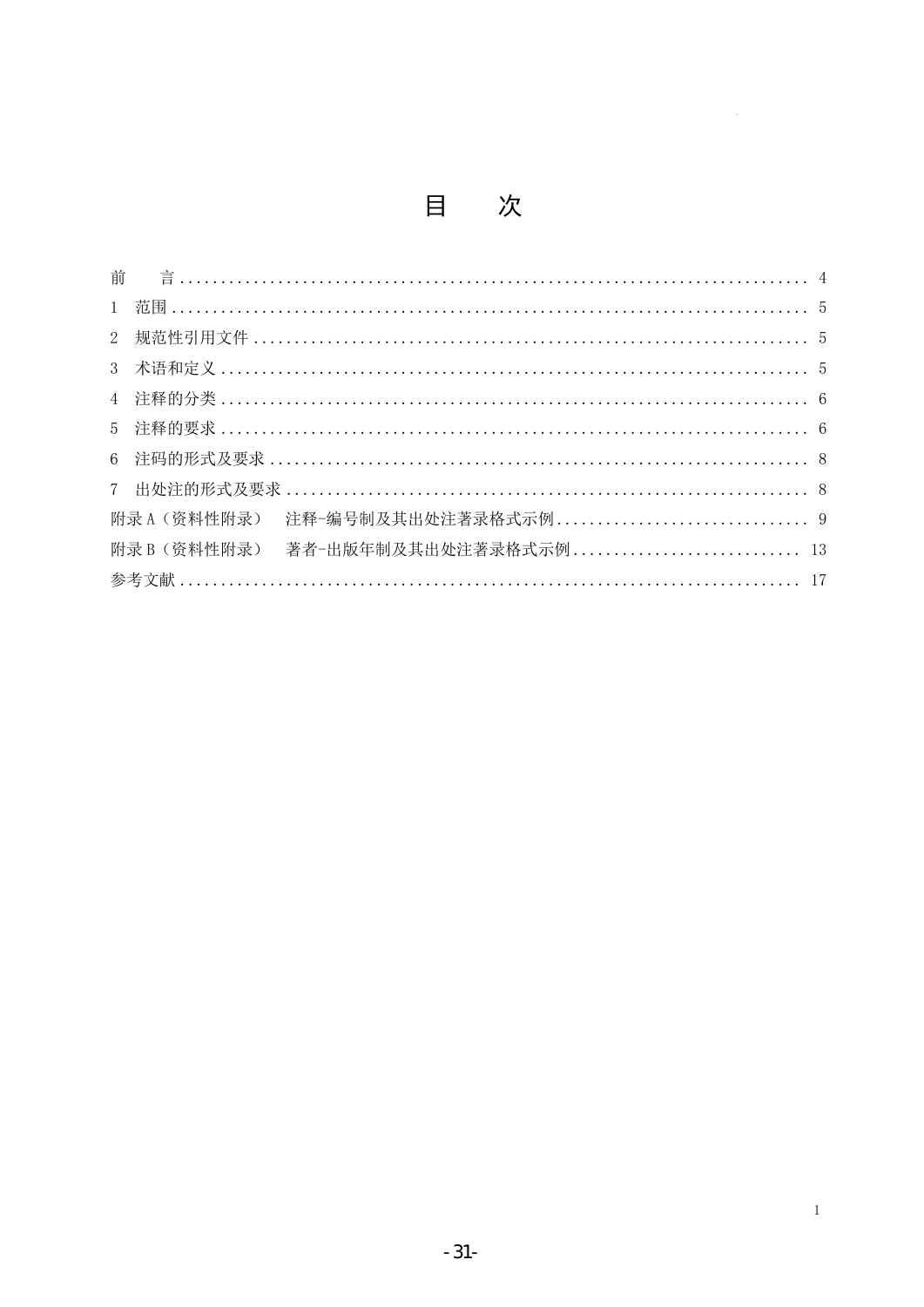本标准按照GB/T 1.1—2009给出的规则起草。

本标准由国家新闻出版广电总局提出。

本标准由全国新闻出版标准化技术委员会(SAC/TC 527) 归口。

本标准起草单位:社会科学文献出版社、中国新闻出版研究院。

本标准主要起草人:谢寿光、童根兴、高传杰、傅祚华、李旗、张书卿。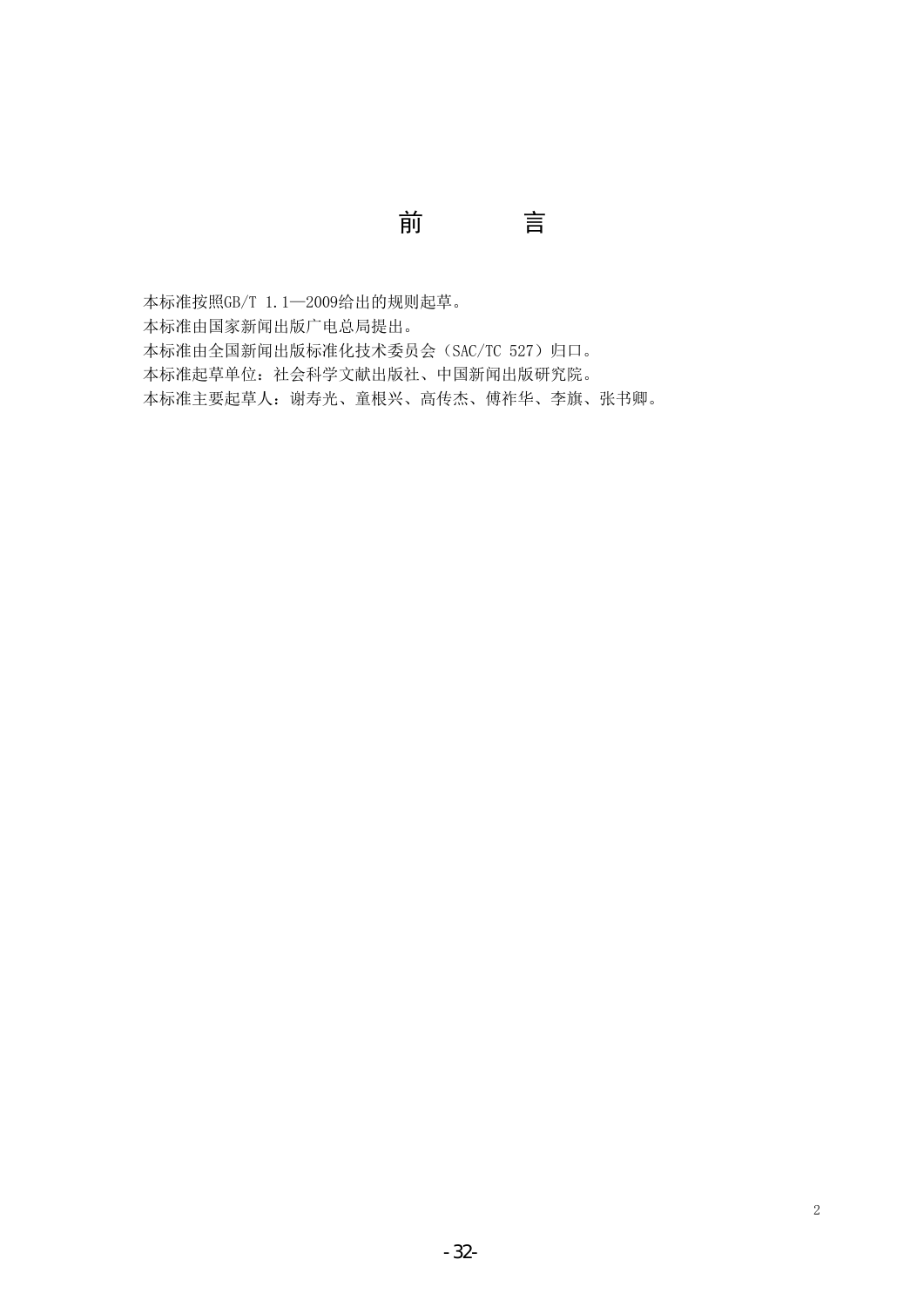### 学术出版规范 注释

#### 1 范围

本标准规定了学术出版物注释的类型、体例以及编排原则。 本标准适用于学术专著的编纂出版,期刊、论文、研究报告可参照使用。

#### 2 规范性引用文件

下列文件对于本文件的应用是必不可少的。凡是注日期的引用文件,仅注日期的版本适用于本文件。 凡是不注日期的引用文件,其最新版本(包括所有的修改单)适用于本文件。

GB/T 7714 文后参考文献著录规则

#### 3 术语和定义

下列术语和定义适用于本文件。

3.1

注释 annotation/note 对学术作品的某些内容所作的说明。 注: 改写 CY/T 50-2008, 定义 3.91。

3.2

脚注 footnote 置于同页末的注释。 注: 改写 CY/T 50-2008, 3.89。

3.3

尾注 endnote 文后注 置于本篇文章后面的注释。  $[CY/T 50 - 2008, 3.90]$ 

#### 3.4

夹注 interlinear note 置于行文中的注释。

3.5

边注 marginal note 旁注 side note 置于版心一侧的注释。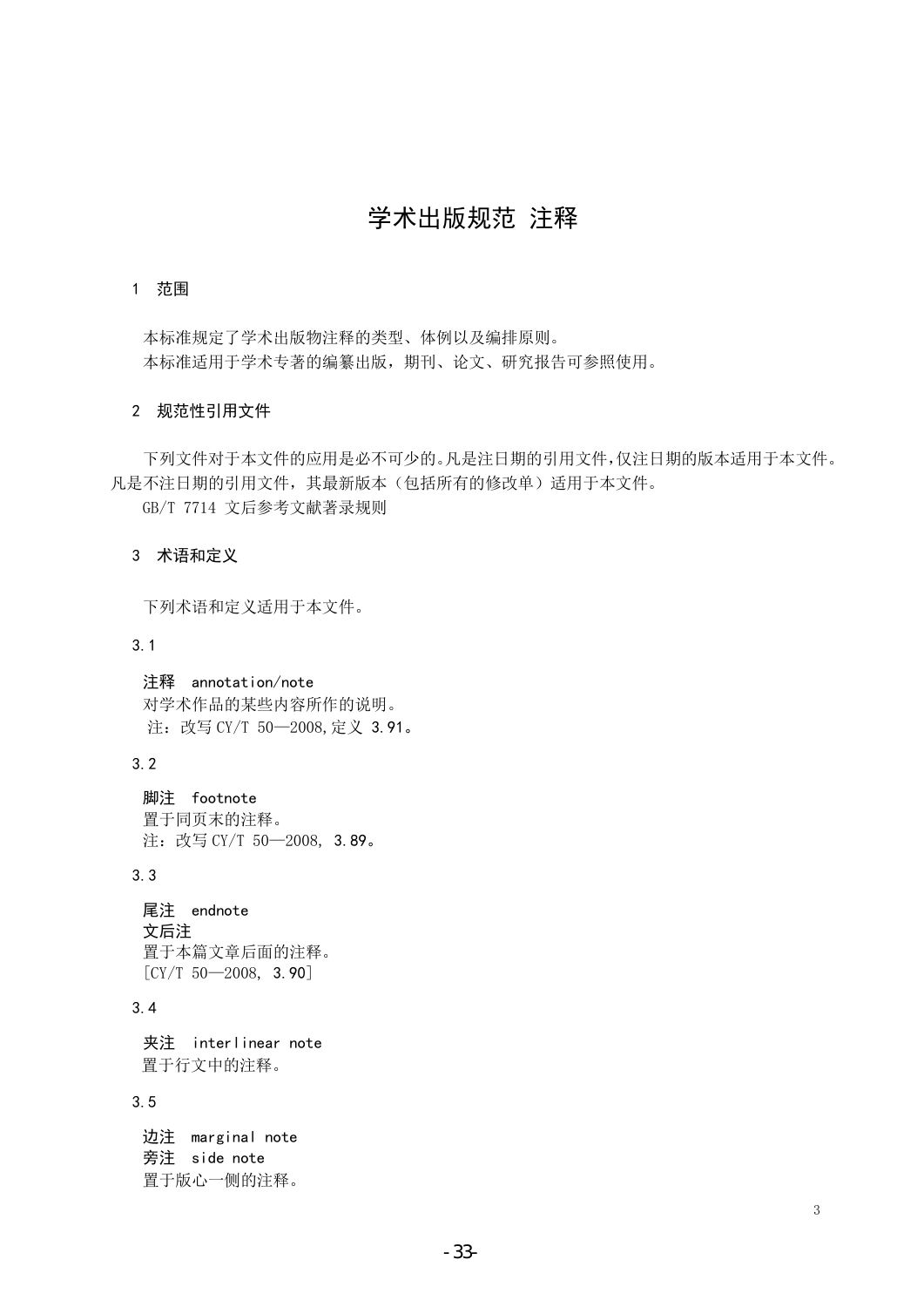3.6

出处注 source note 标明正文中引用资料来源的注释。

#### 3.7

内容注 content note 对正文中相关内容进行解释、校订、补充和扩展的注释。

3.8

作者注 annote by author 著作中作者本人所加的注释。

#### 3.9

他人注 annote by others 著作中作者之外的人所加的注释。

#### 3.10

注释-编号制 Notes-Numberic System of citation 依序在引文处标示注码,以对应的脚注或尾注呈现引文出处信息的文献征引方式。

3.11

著者-出版年制 Author-Date System of citation

在引文处括注引文的著者、出版年,文后参考文献详列征引信息的文献征引方式。

#### 4 注释的分类

- 4.1 按加注者可分为:作者注、他人注。
- 4.2 按注释的功能可分为:出处注、内容注。
- 4.3 按注释的位置可分为:脚注、尾注、夹注、边注、图注和表注等。

#### 5 注释的要求

- 5.1 作者注
- 5.2 篇幅简短或与正文衔接紧密的作者注可用夹注。

示例1:16-17 世纪, 西方向东方扩张, 东方世界被按照离世界中心——西欧的远近划分为近东(地中海到波 斯湾)、中东(波斯湾到东南亚)、远东(太平洋地区东亚和东南亚国家)。

示例2:实践证明,以低碳水化合物、高脂肪饮食为主的饮食结构对糖尿病患者的胰岛功能并无益处。故,当 前中外医学专家均认为提高碳水化合物,降低脂肪比例的饮食结构,对改善糖尿病患者血糖耐量有较好的结果。 这是观念的更新。(但, "提高碳水化合物"系指适当提高多糖含量,并非随意食用单糖或双糖类食物。)

4

5.3 内容较多且与正文衔接不紧密,宜用脚注或尾注。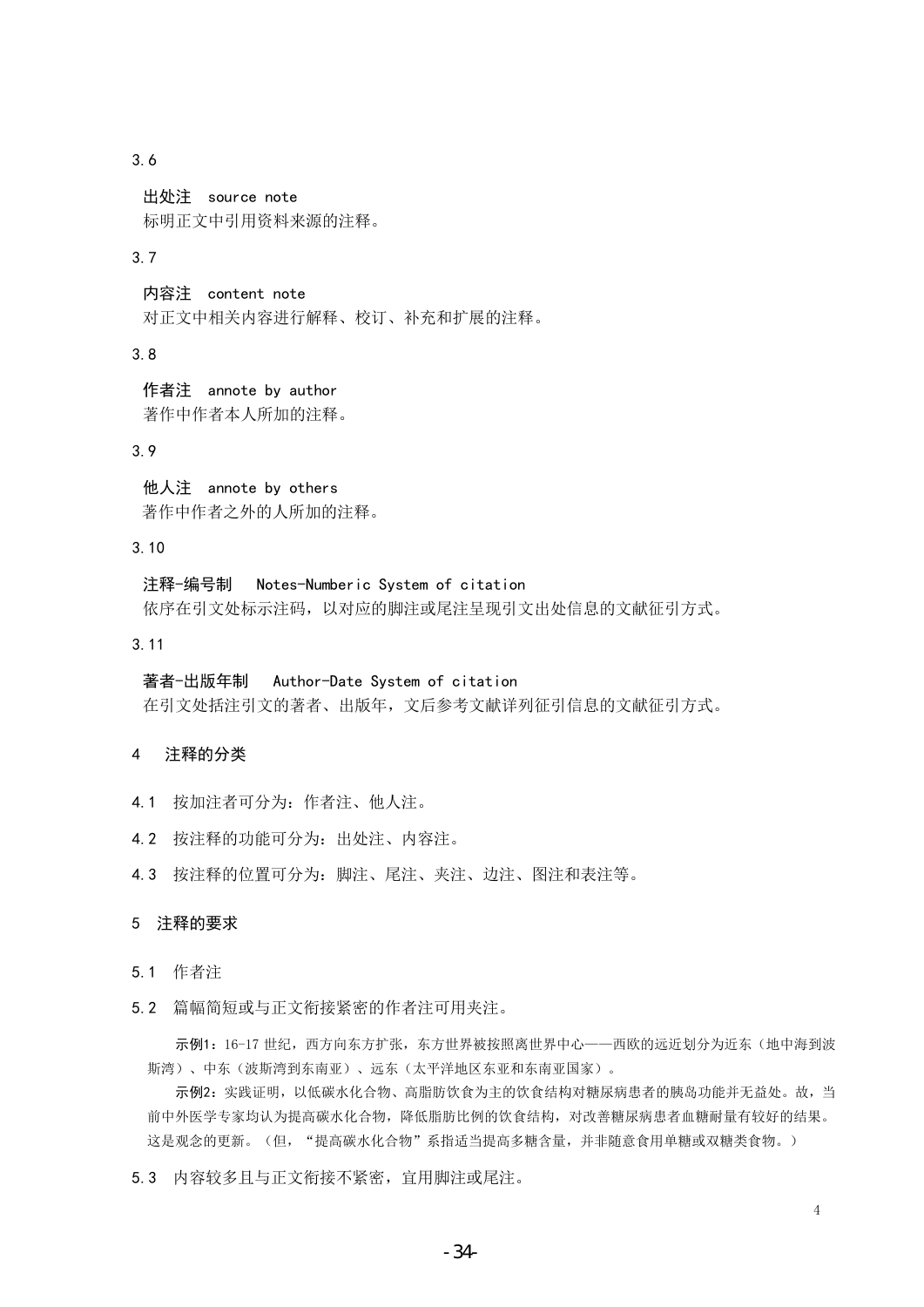5.4 若作品有多位作者并各自加注,应加说明。

示例: Agape 一词, 也可译为"神爱"或者"慈爱"。——作者 1 "智者运动"引发了对大多数人所接受信仰的怀疑情绪。——作者 2

5.5 他人注

5.6 应在注文结束后加破折号和注释者。注释者后不加句号。

示例1: 托比•胡佛认为, 从 8 世纪末到 14 世纪末, 阿拉伯科学很可能是世界上最先进的科学, 远远超 过了西方和中国。——编者

示例2: "他"指查理•罗伯特•达尔文,英国博物学家,进化论奠基人。——引者

5.7 他人注较多而作者注较少时,可对作者注进行标识,或另加说明。

5.8 脚注

5.8.1 脚注置于本页底部,与正文用脚注线隔开;按正文中出现的先后顺序排列;脚注线的长度应 为版心的 1/4。

5.9 脚注单列时应缩进两格起排,转行顶格,句末加句号。

- 5.10 脚注注码宜全书统编或每面单独编排。
- 5.11 注码编号与正文中的注码编号应一致。
- 5.12 注文字号应小于正文字号。
- 5.13 尾注
- 5.14 尾注应在注的上方加排"注释"字样。

5.15 各条尾注单列时应缩进两格起排,转行顶格,句末加句号。

5.15.1 注码按被注文字出现的先后顺序编号,篇、章、节后注的注码应每篇、章、节连续排序, 置于篇、章、节后,或统一置于书末;书末注的注码宜全书连续编排。

5.15.2 注码编号与正文中的注码编号应一致。

5.15.3 注文字号应小于正文字号。

5.16 夹注

5.16.1 注文应紧接被注文字。

示例:

为了界定什么样的国家才能承担起这样的任务,学者又进一步提出了"嵌入性自主"(embedded autonomy) 和"约束性自主"(bounded autonomy)等概念(Evens,1995;Zhao and Hall,1994)。

5.16.2 注文应置于圆括号内;注文本身有圆括号时应将其改为方括号。

5.16.3 被注事项为完整句,注文放在句号后;若注文为完整句,应加句号。

5.16.4 被注事项为非完整句,注文句末(后括号前)不加标点,省略号、叹号、问号除外。

5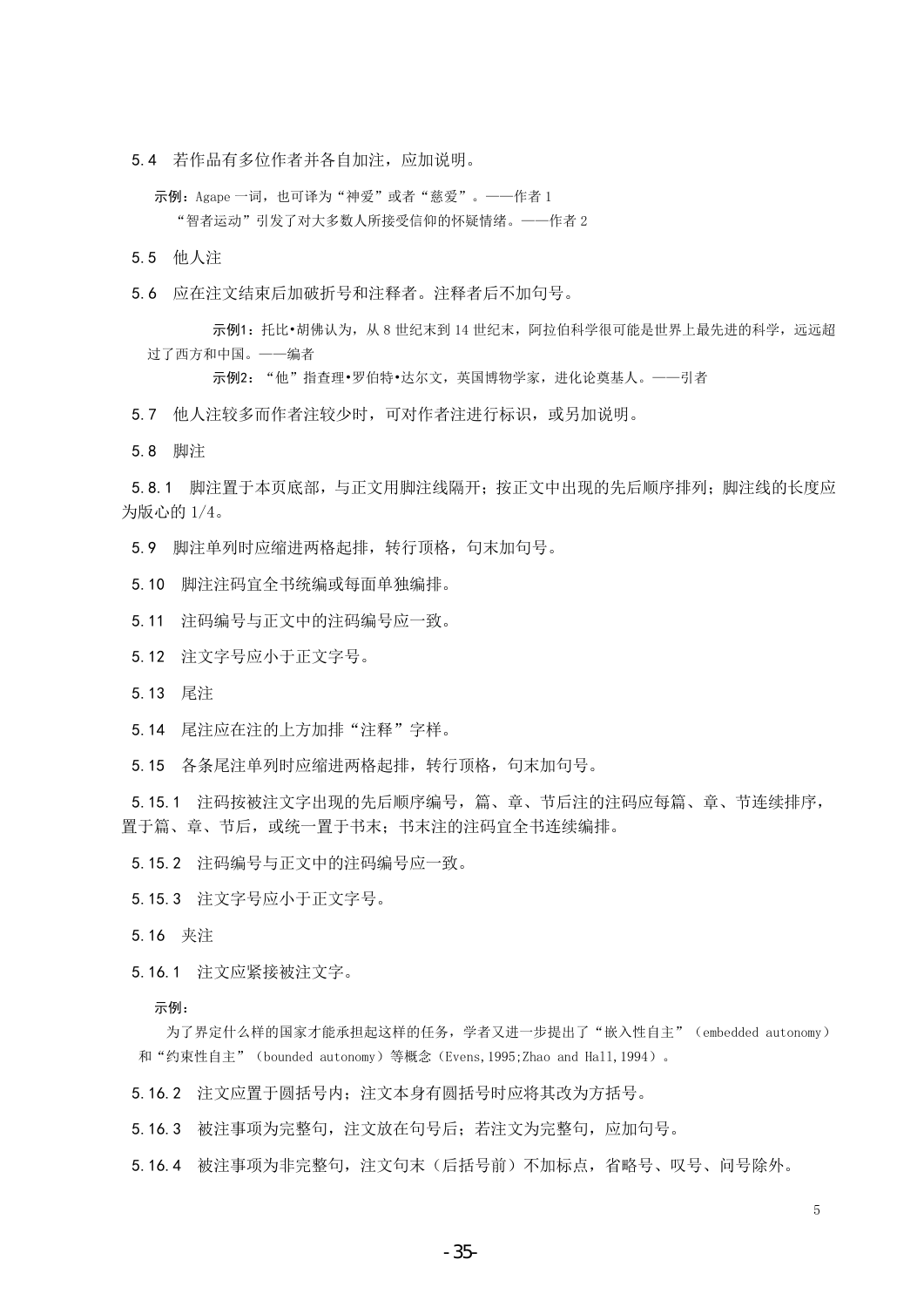5.16.5 注文可以是一个自然段或几个自然段,都用一对括号标明起止。

#### 6 注码的形式及要求

6.1 注码可使用阿拉伯数字、汉字、字母或符号序号等。

```
示例1:1,2,3 ……。
示例2: ① ② ③……。
示例3: [一][二][三] ……。
示例4: [1][2][3] ……。
示例5: a, b, c, d ·······。
示例6: I, II, III ……。
示例7: *, **, ***…… 。
```
- 6.2 文中的注码应紧跟被注文字,用右上角标标注。
- 6.3 对某一章节或者篇章的出处、作者进行说明时,宜用\*作为注码,通常排在数字注码前。

#### 7 出处注的形式及要求

- 7.1 出处注分为顺序编码制(参见 GB/T 7714)、注释-编号制(参见附录 A)和著者-出版年制(参见 附录 B)三种形式。
- 7.2 出处注应确保准确、完整、统一,同一出版物应采用一种出处注格式。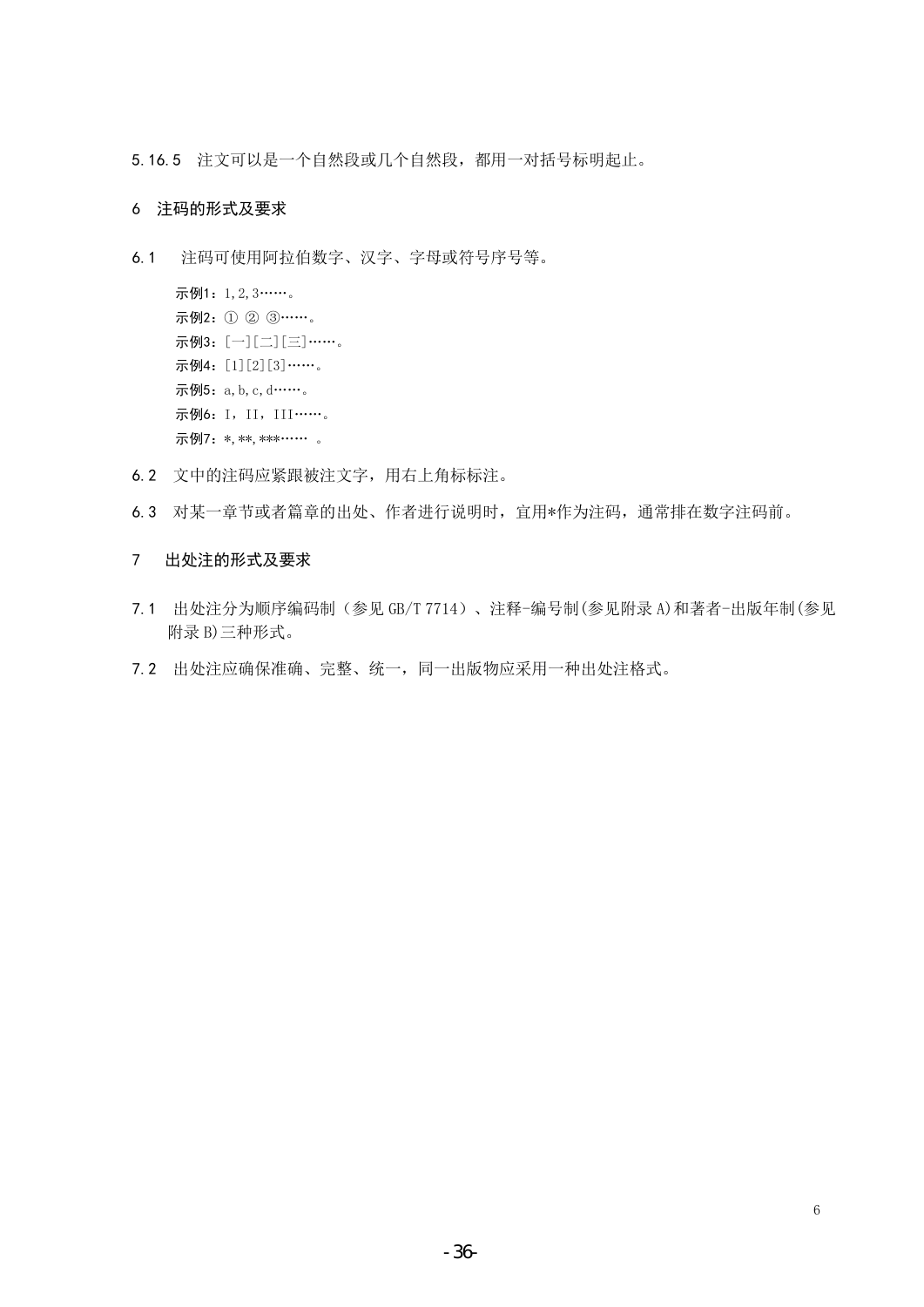#### 附 录 A (资料性附录) 注释-编号制及其出处注著录格式示例

#### A.1 注释-编号制下的出处注

#### 该形式下的出处注有以下特点:

- a) 位置在脚注或尾注中,表注、图注中的出处注可同此例,编号规则同脚注或尾注的规定。
- b) 同种文献首次出现时各项信息应齐全。
- c) 文献各项信息同 GB/T 7714-2005 4.。
- d) 同种文献再次出现时,可省略若干信息。
- e) 文字同 GB/T 7714-2005 6.。
- a) 文献各项信息用该文献本身的标点符号标识。中文文献题名应用书名号;英文书名、刊物名、 报纸名用斜体,文章名、未刊博士论文等用双引号;各项信息之间用逗号相隔。

#### A.2 引用文献初次出现时著录格式示例

#### A.2.1 专著

#### 示例:

①周雪光:《组织社会学十讲》,社会科学文献出版社,2003,第 216 页

 ②管健:《身份污名与认同融合——城市代际移民的社会表征研究》,社会科学文献出版社,2012,第 185 页。

③李培林、陈光金、张翼、李炜:《中国社会和谐稳定报告》,社会科学文献出版社,2008,第 197 页。

④Stewart Banner, *How the Indians Lost Their Land: Law and Power on the Frontier* (Cambridge: Harvard

University Press, 2005), p. 89.

⑤Geoffrey C. Ward and Ken Burns, *The War: An Intimate History, 1941--1945* (New York:

Knopf, 2007), pp. 52-53.

#### A.2.2 主编作品

#### 示例:

①陆学艺主编《当代中国社会结构》,"中国社会阶层研究报告"之三,社会科学文献出版社,2010,第 109 页。

②陆学艺主编,唐军、宋国恺副主编《中国社会建设与社会管理:对话·争鸣》,社会科学文献出版社,2011, 第 288 页。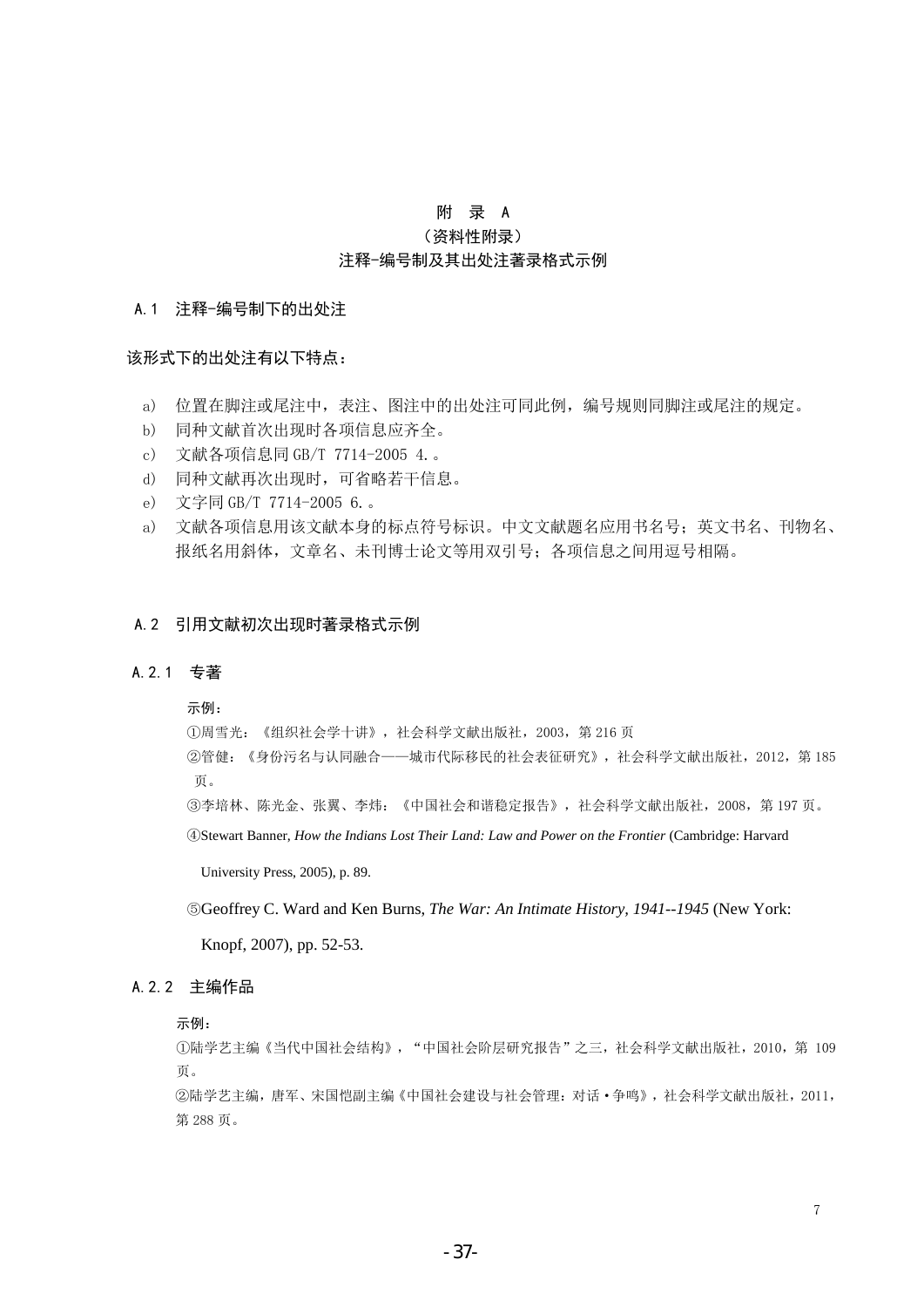③Robert J. Beck, Anthony Clark Arend and Robert D. Vander Lugt (eds.), *International Rules: Approaches from International Law and International Relations* (New York: Oxford University Press, 1996).

#### A.2.3 译著

#### 示例:

①Gabriel García Márquez, *Love in the Time of Cholera,* trans. Edith Grossman (London: Cape, 1988), pp. 242-255. ②马克斯·韦伯:《新教伦理与资本主义精神(罗克斯伯里第三版)》,斯蒂芬·卡尔伯格 英译,苏国

勋、覃方明、赵立玮、秦明瑞 中译,社会科学文献出版社,2010,第79-80页。

③Richmond Lattimore trans/eds., *The Iliad of Homer* (Chicago: University of Chicago Press, 1951).

④皮埃尔·布迪厄、华康德:《实践与反思:反思社会学导引》,李猛、李康译,中央编译出版社,2004。

#### A.2.4 章、节或者文集中的文章

#### 示例:

①黄源盛:《民初大理院民事审判法源问题再探》,载李贵连主编《近代法研究》第 1 辑,北京大学出版 社,2007,第 5 页。

 ②Glenn Gould, "Streisand as Schwarzkopf," in *The Glenn Gould Reader,* ed. Tim Page (New York: Vintage, 1984), p. 310.

 ③乔启明:《中国农民生活程度之研究》,载《乔启明文选》,社会科学文献出版社,2012,第 340 页。 ④方文:《中国宗教与民间信仰》,载李培林、李强、马戎 主编《社会学与中国社会》第 16 章,社会科学 文献出版社,2008,第 477 页。

#### A.2.5 前言、导言,与该书非同一作者

#### 示例:

①苏国勋:《新教伦理与资本主义精神·中文新译本序言》,载马克斯·韦伯《新教伦理与资本主义精神 (罗克斯伯里第三版)》,苏国勋、覃方明、赵立玮、秦明瑞译,社会科学文献出版社, "中文新译本序言" 第 6 页。

 ②James Rieger, introduction to *Frankenstein; or, The Modern Prometheus*, by Mary Wollstonecraft Shelley (Chicago: University of Chicago Press, 1982), pp. xx–xxi.

#### A.2.6 期刊文章

示例:

①李培林、李炜:《农民工在中国转型中的经济地位和社会态度》,《社会学研究》2007 年第 3 期。

②林建成:《试论陕甘宁边区的历史地位及其作用》,《民国档案》1997年第3期。

③Walter Blair, ―Americanized Comic Braggarts,‖ *Critical Inquiry* 4, no. 2 (1977): 331-32.

④Andrew G. Walder, ―Markets and Inequality in Transitional Economies: Toward Testable Theories,‖ *American Journal of Sociolog*y 101, no. 4 (Jan. 1996): 1060-1073.

⑤Joshua I. Weinstein, ―The Market in Plato's *Republic*,‖ *Classical Philology* 104 (2009): 440.

#### A.2.7 数字出版物、网页文章等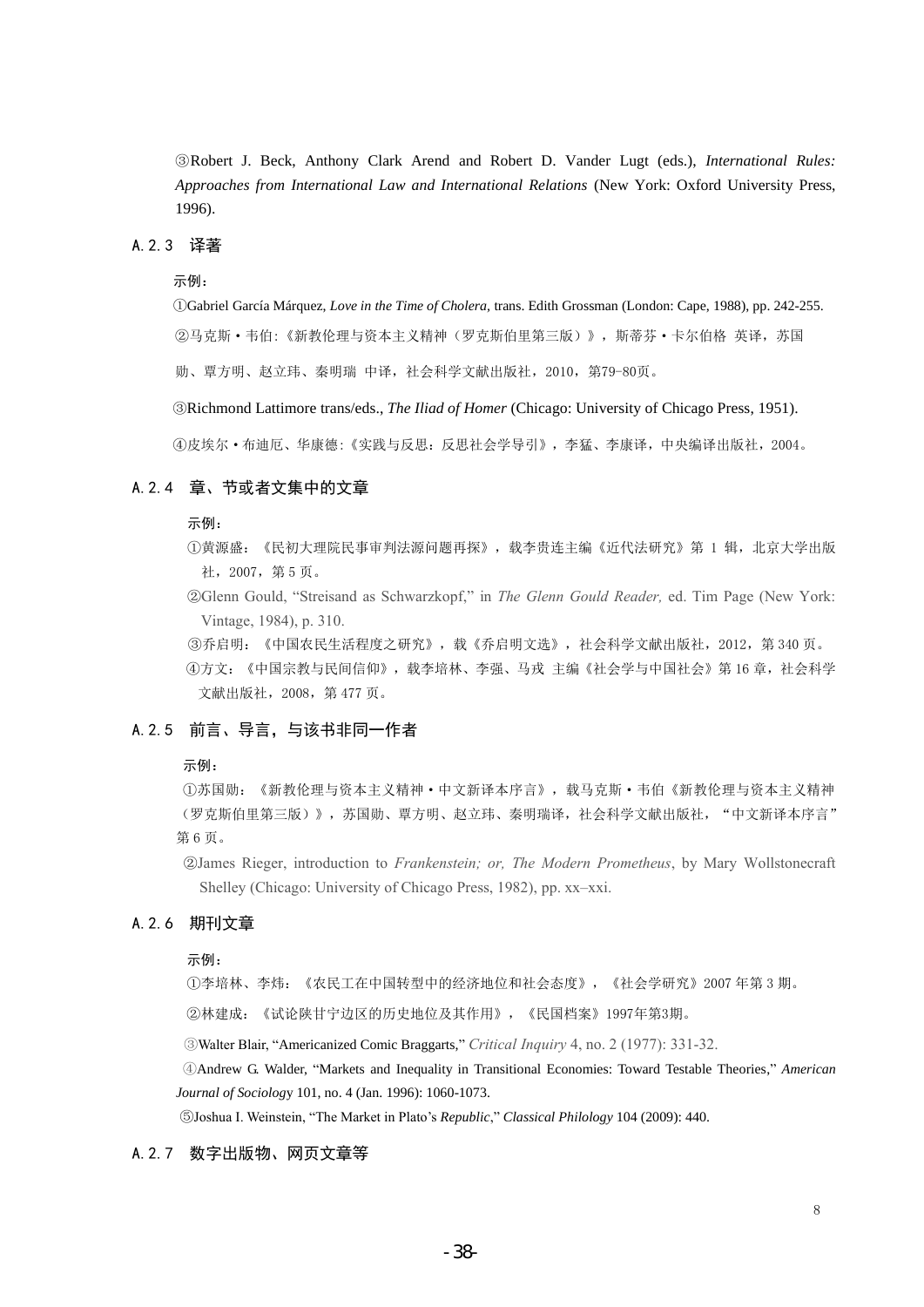#### 示例:

- ① 王 巍 : 《 夏 鼐 先 生 与 中 国 考 古 学 》 , 《 考 古 》 2010 年 第 2 期 , [http://mall.cnki.net/magazine/Article/KAGU201002007.htm,](http://mall.cnki.net/magazine/Article/KAGU201002007.htm)访问日期:2012 年 6 月 3 日。
- ②邱巍:《吴兴钱氏家族研究》,浙江大学博士论文,2005,第 19 页。据中国优秀博硕士学位论文全

文数据库[:http://ckrd.cnki.net/grid20/Navigator.aspxID=2。](http://ckrd.cnki.net/grid20/Navigator.aspxID=2)

- ③Sheryl Gay Stolberg and Robert Pear, ―Wary Centrists Posing Challenge in Health Care Vote,‖ New York Times, February 27, 2010, accessed February 28, 2010, <http://www.nytimes.com/2010/02/28/us/politics/28health.html>.
- ④ ―Google Privacy Policy,‖ last modified March 11, 2009, http://www.google.com/intl/en/privacypolicy.html.
- ⑤―McDonald's Happy Meal Toy Safety Facts,‖ McDonald's Corporation, accessed July 19, 2008, [http://www.mcdonalds.com/corp/about/factsheets.html.](http://www.mcdonalds.com/corp/about/factsheets.html)
- ©Gueorgi Kossinets and Duncan J. Watts, "Origins of Homophily in an Evolving Social Network," American Journal of Sociology 115 (2009): 411, accessed February 28, 2010, doi:10.1086/599247. ⑦Jane Austen, Pride and Prejudice (New York: Penguin Classics, 2007), Kindle edition.

#### A.2.8 报纸和大众杂志中的文章

#### 示例:

①周玉清:《职工工资收入过低严重影响社会和谐稳定》,《中国经济时报》2006 年 7 月 28 日。 ②鲁佛民:《对边区司法工作的几点意见》,《解放日报》1941年11月15日,第3版。 ③Daniel Mendelsohn, ―But Enough about Me,‖ *New Yorker*, January 25, 2010, p.68.

#### A.2.9 学位论文

#### 示例:

①陈默:《抗战时期国军的战区-集团军体系研究》,博士学位论文,北京大学历史学系,2012,第 134 页。 ②Mihwa Choi, "Contesting *Imaginaires* in Death Rituals during the Northern Song Dynasty"

(PhD diss., University of Chicago, 2008).

#### A.2.10 会议论文

#### 示例:

①马勇:《王爷纷争:观察义和团战争起源的一个视角》,政治精英与近代中国国际学术研究会会议论文, 杭州,2012,第 9 页。

②Rachel Adelman, ― ‗Such Stuff as Dreams Are Made On': God's Footstool in the Aramaic Targumim and Midrashic Tradition‖ (paper presented at the annual meeting for the Society of Biblical Literature, New Orleans, Louisiana, November 21–24, 2009).

#### A.2.11 档案文献

示例: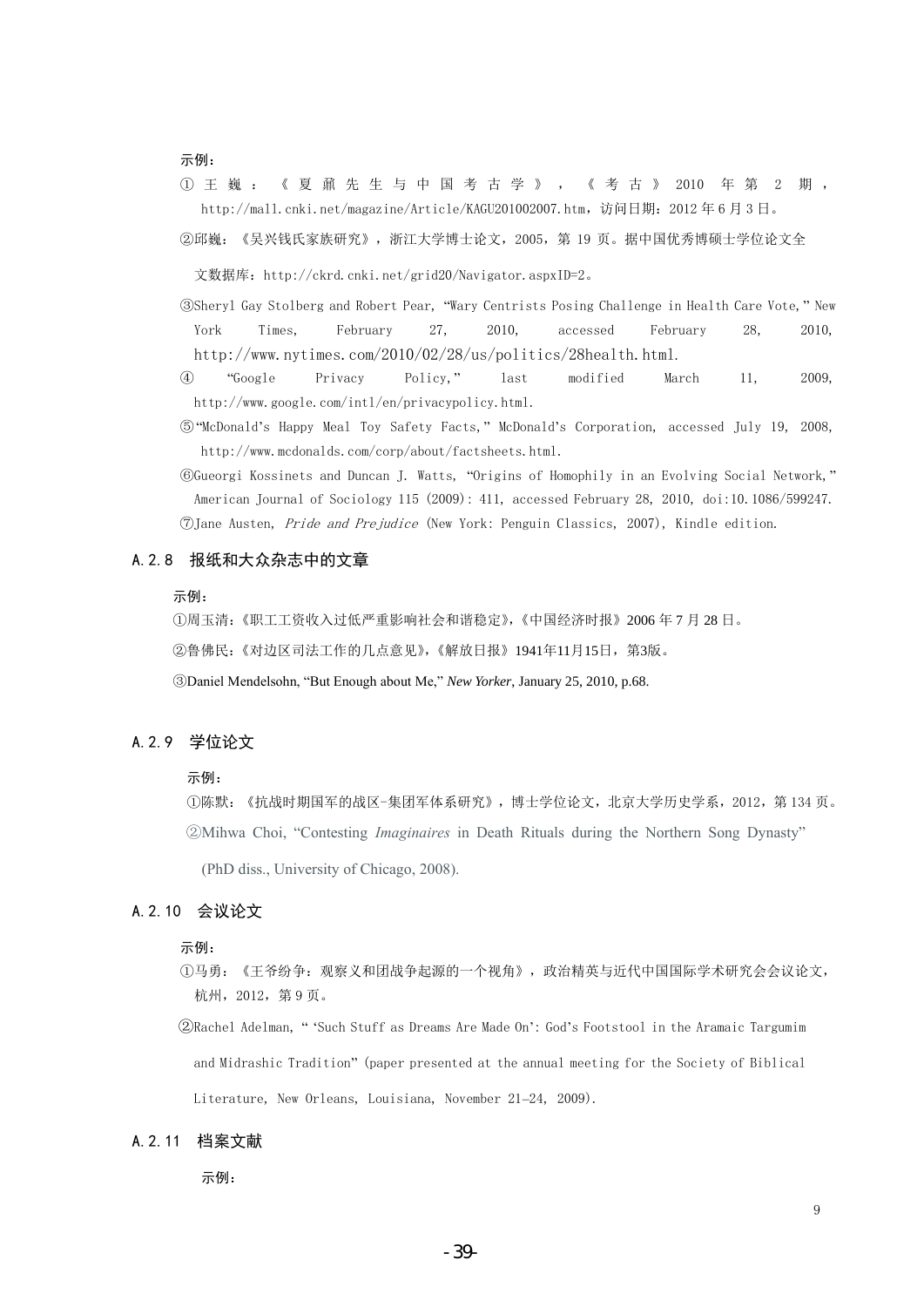- ①雷经天:《关于边区司法工作检查情形》(1943 年 9 月 3 日),陕西省档案馆藏陕甘宁边区高等法院 档 案,档案号:15/149。
- ②James Oglethorpe to the Trustees, 13 January 1733, Phillipps Collection of Egmont Manuscripts, 14200:13, University of Georgia Library.
- ③Alvin Johnson, memorandum, 1937, file 36, Horace Kallen Papers, YIVO Institute for Jewish Research, New York.

#### A.2.12 古籍

示例:

①张金吾编《金文最》卷一一,光绪十七年江苏书局刻本,第 18 页 b。

②苏天爵辑《元朝名臣事略》卷一三《廉访使杨文宪公》,姚景安点校,中华书局,1996,第 257~258 页。 ③杨钟羲:《雪桥诗话续集》卷五上册,辽沈书社,1991,影印本,第 461 页下栏。

④民国《上海县续志》卷一《疆域》,第 10 页 b。

⑤同治《酃县志》卷四《炎陵》,收入《中国地方志集成·湖南府县志辑》第 18 册,江苏古籍出版社,2002, 影印本,第 405 页。

⑥《清太祖高皇帝实录》卷一〇,天命十一年正月己酉,中华书局,1986 年影印本。

#### A.2.13 转引文献

示例:

①章太炎:《在长沙晨光学校演说》(1925 年 10 月),转引自汤志钧《章太炎年谱长编》下册,中华书局, 1979,第 823 页。

#### A.3 引用文献再次出现时著录格式示例

#### A. 3. 1 文献初次引用要确保各项内容齐全, 隔页或隔几页再次引用可省略责任方式、副标题、出版 项等信息。

示例1:

1. Michael Pollan, The Omnivore*'*s Dilemma: A Natural History of Four Meals (New York: Penguin, 2006), pp.99–100.

20. Pollan, The Omnivore*'*s Dilemma, p.3.

示例2:

1.基思·谢德维克:《吉尼斯古典音乐大师》,汪启璋、沈旋等译,上海辞书出版社,2001,第 10 页。 30.谢德维克:《吉尼斯古典音乐大师》,第 11 页。

注:此种省略仅针对独著,如果有几个作者合作作品或者文集,则仅适用于单篇文章或者单章。

A.3.2 同一页所引文献相同且注释顺序相邻时, 责任者、书名可省略为"同上书";同一页所引文 献相同、页码相同且注释顺序相邻时,责任者、书名、页码可省略为"同上"。

示例1:

①李培林等:《当代中国民生》,社会科学文献出版社,2010,第 183 页。 ②同上。 ③同上书,第 214 页。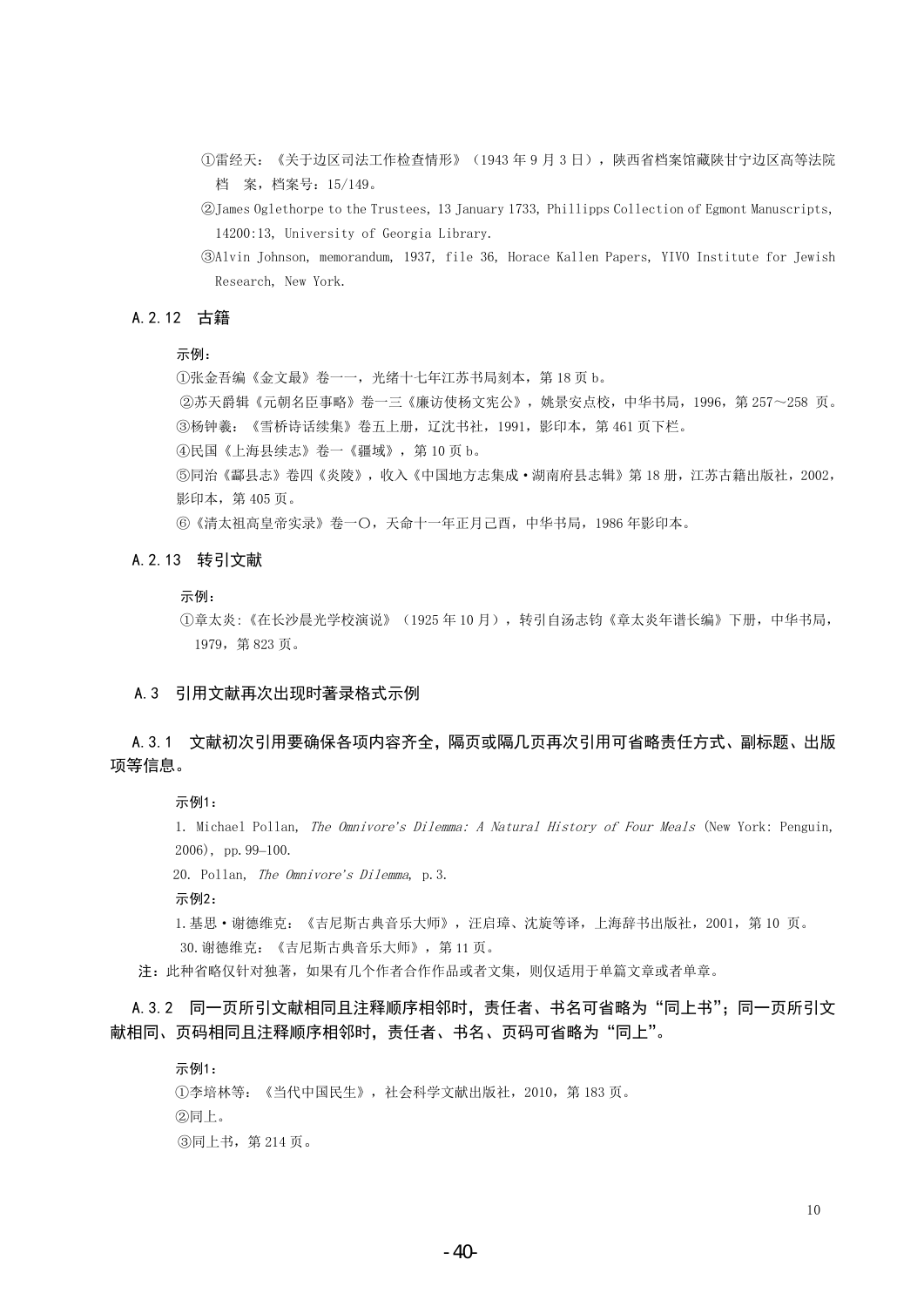#### 附 录 B

(资料性附录)

#### 著者-出版年制及其出处注著录格式示例

#### B.1 著者-出版年制下的出处注

该形式下的出处注有以下特点:

- a) 在正文中以夹注的方式出现,位置可在正文、脚注或尾注、图注、表注中。
- b) 在文中的规则同夹注的规定。
- c) 文中夹注中一般出现作者、出版年信息,页码信息视引用范围而定。
- d) 中文作者信息一般全列,外国作者信息只列姓。
- e) 作者信息的拼写应同原文献,应具可读性。
- f) 文后参考文献列出引用文献的全部信息,排列顺序同 GB/T 7714-2005 9.2,不编序号。

#### B.2 著作-出版年制下出处注基本形式示例

#### 示例:

#### 【正文】

当农民在利益受到侵害时,他们常常既因为处于社会最底层而无从退出,又不甘心接受,却也畏于表 达(Solomon, 1971:105-134), 所以, 他们的常规反应不是忽略、忍耐, 就是所谓的投机或"日常的抵抗" (斯科特,2007)。那么,农民为什么不时还会出现正面抗争这种非常规反应,有的时候甚至表现出法农 (2005)所分析的那种激进、狂暴的行动倾向? ……阶级小农、理性小农与道义小农这三条线索之间的颉颃 始终就没有停息过,而这三方面又早已被黄宗智(2000)称为小农这个统一体中三种不同面貌。

#### 【文后参考文献】

法农,弗朗兹,2005,《全世界受苦的人》,万冰译,南京:译林出版社。

黄宗智,2000,《华北的小农经济与社会变迁》,北京:中华书局。

斯科特,詹姆斯 · C., 2007, 《弱者的武器——农民反抗的日常形式》,郑广怀等译,南京:译林出版社。

Solomon, R. 1971.Mao's Revolution and the Chinese Political Culture. Berkeley: University of California Press.

#### B.3 文内细则示例

#### B.3.1 作品

#### B.3.1.1 征引一部作品

- a) 一个作者时,列出作者和出版年份,中间用","隔开,如果有引用的具体页码,则页码和出 版年之间用":"隔开。
- b) 两个作者时,中文作品作者之间用"、"隔开,英文作者之间用"and"相连。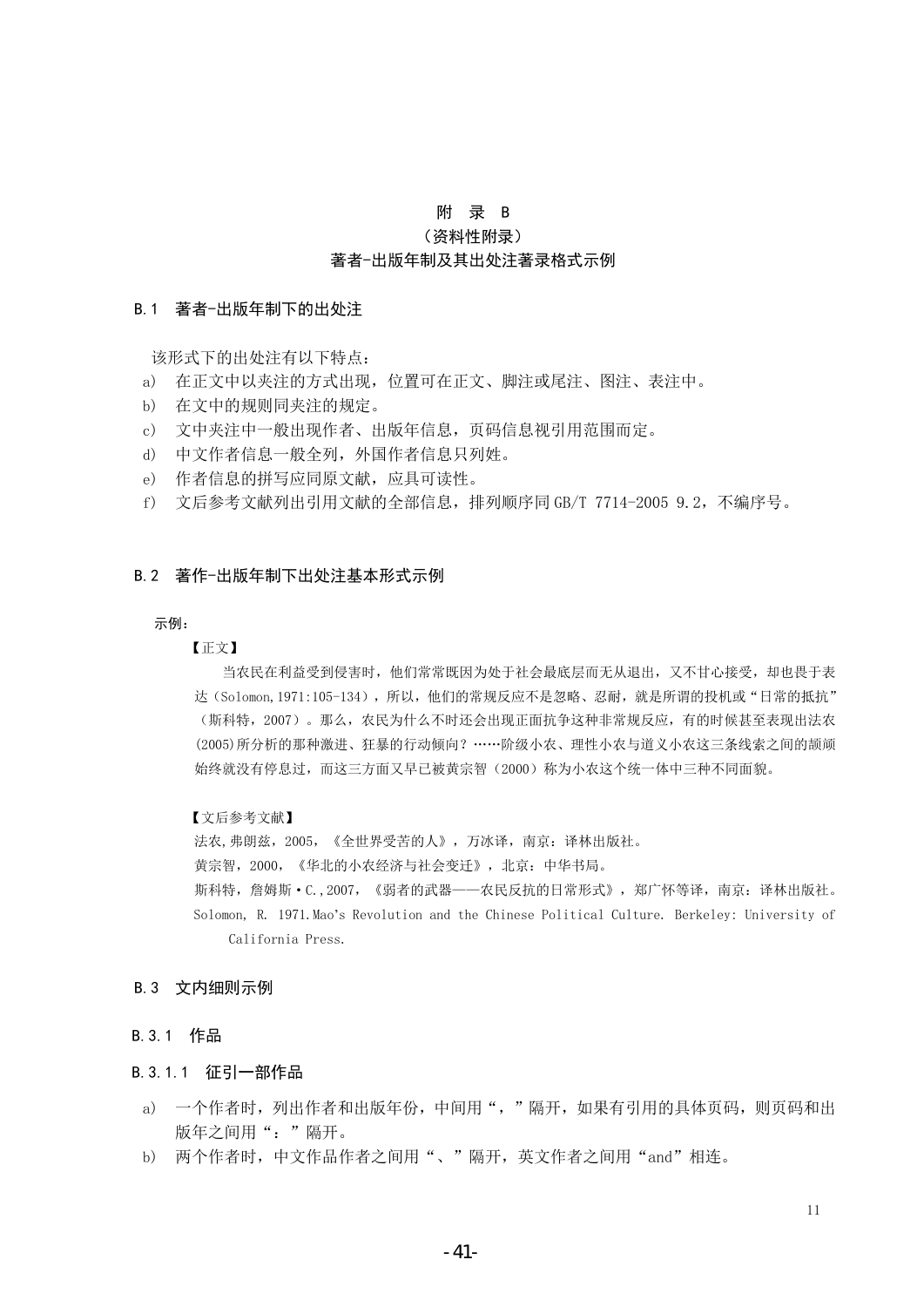- c) 三个作者时,中文作品的作者与作者之间用"、"隔开,英文前两个作者之间用","隔开, 后两个作者之间用",and"隔开。
- d) 三个以上作者时,可以缩写,格式为第一个作者加"等"(英文为 et al.)
- 示例:

```
(赵鼎新,2006:3)
 (王晓毅、渠敬东,2009)
(李培林 等,2008)
(布迪厄、华康德,2004:39)
(Pollan,2006: 99–100)
(Kossinets and Watts,2009:411)
(Halsey, Health, and Ridge,1980 )
```
#### B.3.1.2 征引同一作者两部及以上作品

```
a) 不同年份作品
  无具体的参考页码,不同著作的出版年之间用","隔开。
  (责任者,年份1,年份2)
  有具体的参考页码,不同著作之间用";"隔开。
  (责任者,年份1:页码;年份2)
```
b) 同一年份作品 引用同一作者同一年份多部作品时,用 a, b, c……附在年份后, 加以区别。参考文献中的年份 后同样有对应的 a,b,c。

#### 示例:

(李培林,1996,1998) (李培林,2001:25;2002) (李培林,2010a,2010b,2011)

#### B. 3. 1.3 征引不同作者的不同文献, 不同文献之间用";"隔开。

#### 示例:

(McCarthy and Zald, 1973, 1977; Tilly, 1978; 塔罗, 2005; 麦克亚当等, 2006)

#### B.3.1.4 机构等作为责任者

在括号中标注机构的全名或者缩写。

示例:

(Google, 2009)

(McDonald's, 2008)

#### B.3.2 责任方式(主编、编、译、编著)

责任方式信息在正文夹注中不必标出。在文献列表中,除"著"的信息可以省略外,其他信息都必 须齐全。

#### B.3.3 出版年份

#### B.3.3.1 首版年份与引用年份,通常采用引用年份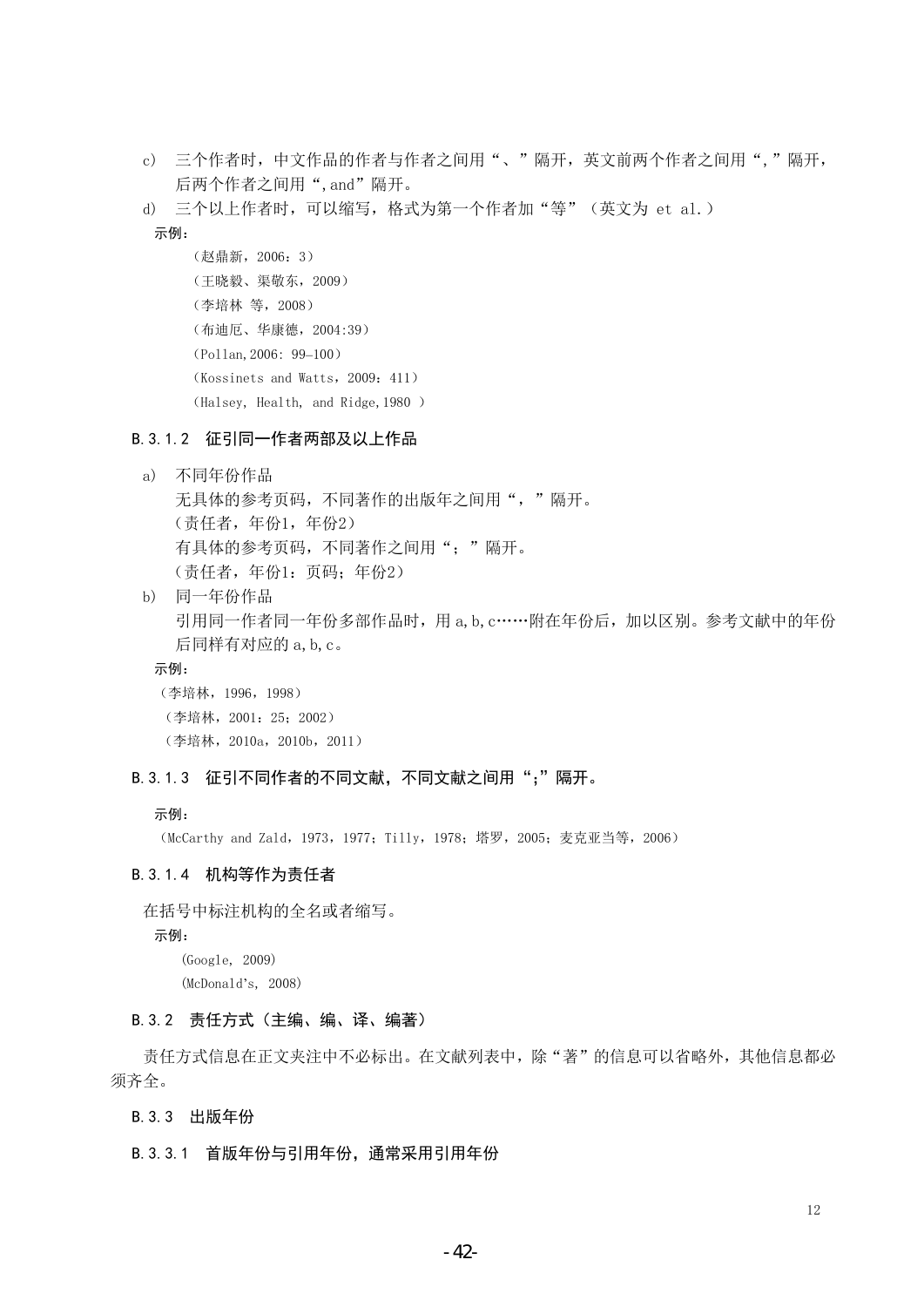示例:

(林耀华,1989/1944) (费孝通,1986/1939,1990/1943)

#### B.3.4 未出版作品

基本格式为: (李强,即将出版)

#### B.3.5 转引作品

示例:

(转引自赫特尔,1988:45)。

#### B.4 著者-出版年制下书后文献著录格式示例

#### B.4.1 专著

示例:

梁漱溟, 2006, 《乡村建设理论》, 上海人民出版社。

Pollan, Michael. 2006. *The Omnivore's Dilemma: A Natural History of Four Meals.* New York: Penguin.

#### B.4.2 文集

示例:

高丙中, 2000,《民间的仪式与国家的在场》,载郭于华主编《仪式与社会变迁》,社会科学 文献出版社。

张静,2000,《"雷格瑞事件"引出的知识论问题》,《清华社会学评论》第2辑,鹭江出版社。 Kelly, John D. 2010. "Seeing Red: Mao Fetishism, Pax Americana, and the Moral Economy of War." In *Anthropology and Global Counterinsurgency*, edited by John D. Kelly, Beatrice Jauregui, Sean T. Mitchell, and Jeremy Walton, pp.67–83. Chicago: University of Chicago Press.

#### B.4.3 期刊

示例:

张其仔,1999,《社会网与基层经济生活》,《社会学研究》第3期。 Weinstein, Joshua I. 2009. "The Market in Plato"s Republic." *Classical Philology* 104:439–458.

#### B.4.4 报纸

示例:

鲁佛民,1941,《对边区司法工作的几点意见》,《解放日报》11 月 5 日, 第 3 版。 *Daily News*.2008. "Small change", 2 February, p. 7.

B.4.5 会议论文

示例: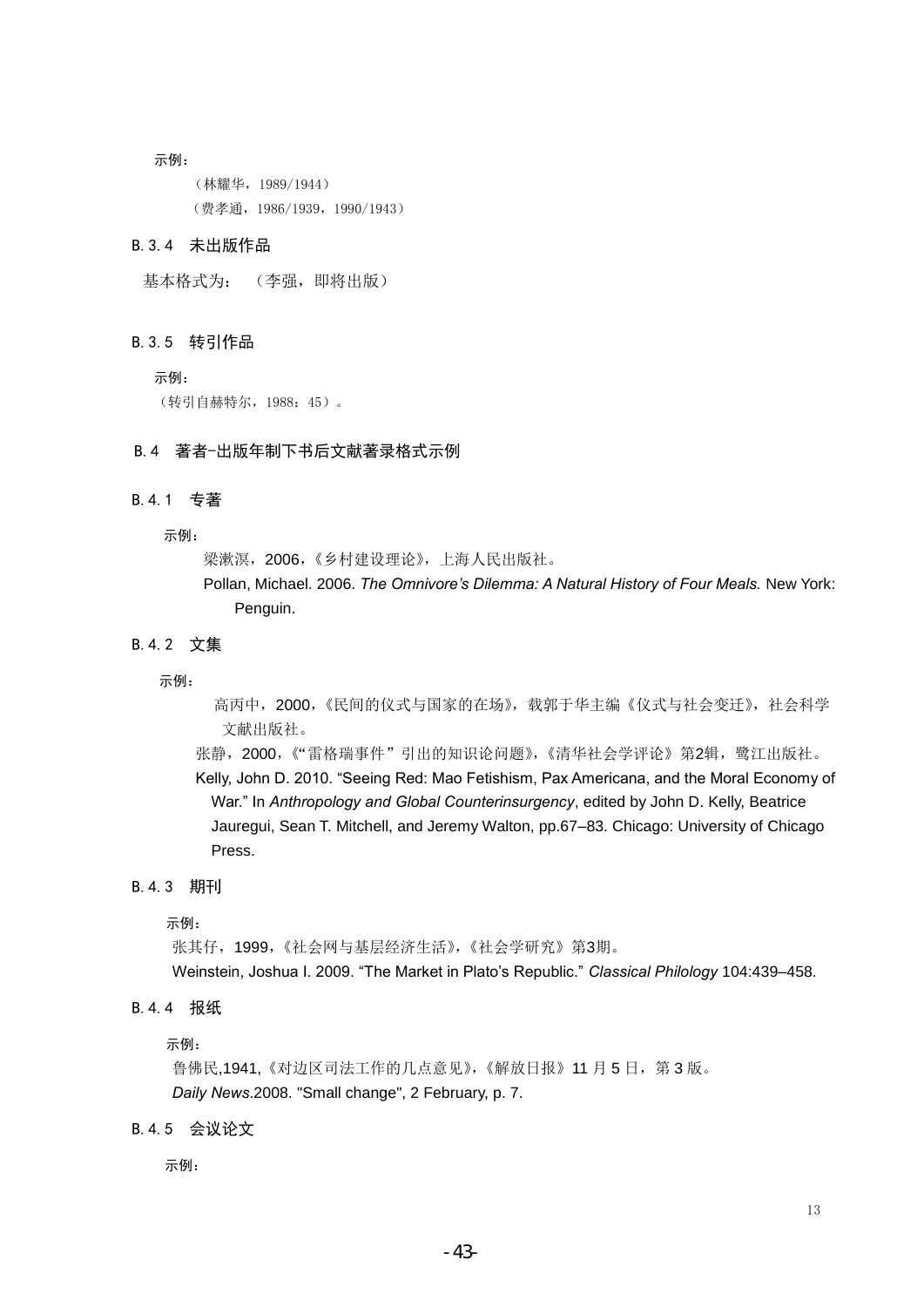马勇, 2012,《王爷纷争: 观察义和团战争起源的一个视角》, "政治与精英与近代中国"国际 学术研讨会会议论文, 杭州。

- Adelman, Rachel. 2009. " "Such Stuff as Dreams Are Made On": God"s Footstool in the Aramaic Targumim and Midrashic Tradition." Paper presented at the annual meeting for the Society of Biblical Literature, New Orleans, Louisiana, November 21–24.
- B.4.6 学位论文

示例:

- 陈默,2012《抗战时期国军的战区-集团军体系研究》,博士学位论文,北京大学历史学系。
- Choi, Mihwa. 2008. "Contesting Imaginaires in Death Rituals during the Northern Song Dynasty." PhD diss., University of Chicago.

#### B.4.7 网站、数据库等电子资源

示例:

邱魏,2005,《吴兴钱氏家族研究》,博士学位论文,浙江大学。据中国优秀博硕士学位论文全 文数据库:http://ckrd.cnki.net/grid20/Navigator.aspxID=2。

Kossinets, Gueorgi, and Duncan J. Watts. 2009. "Origins of Homophily in an Evolving Social Network." *American Journal of Sociology* 115:405–50. Accessed February 28, 2010. doi:10.1086/599247.

#### B.4.8 译著

示例:

韦伯,马克斯,2010,《新教伦理与资本主义精神(罗克斯伯里第三版)》,苏国勋、覃方明、 赵立玮、秦明瑞译,社会科学文献出版社。